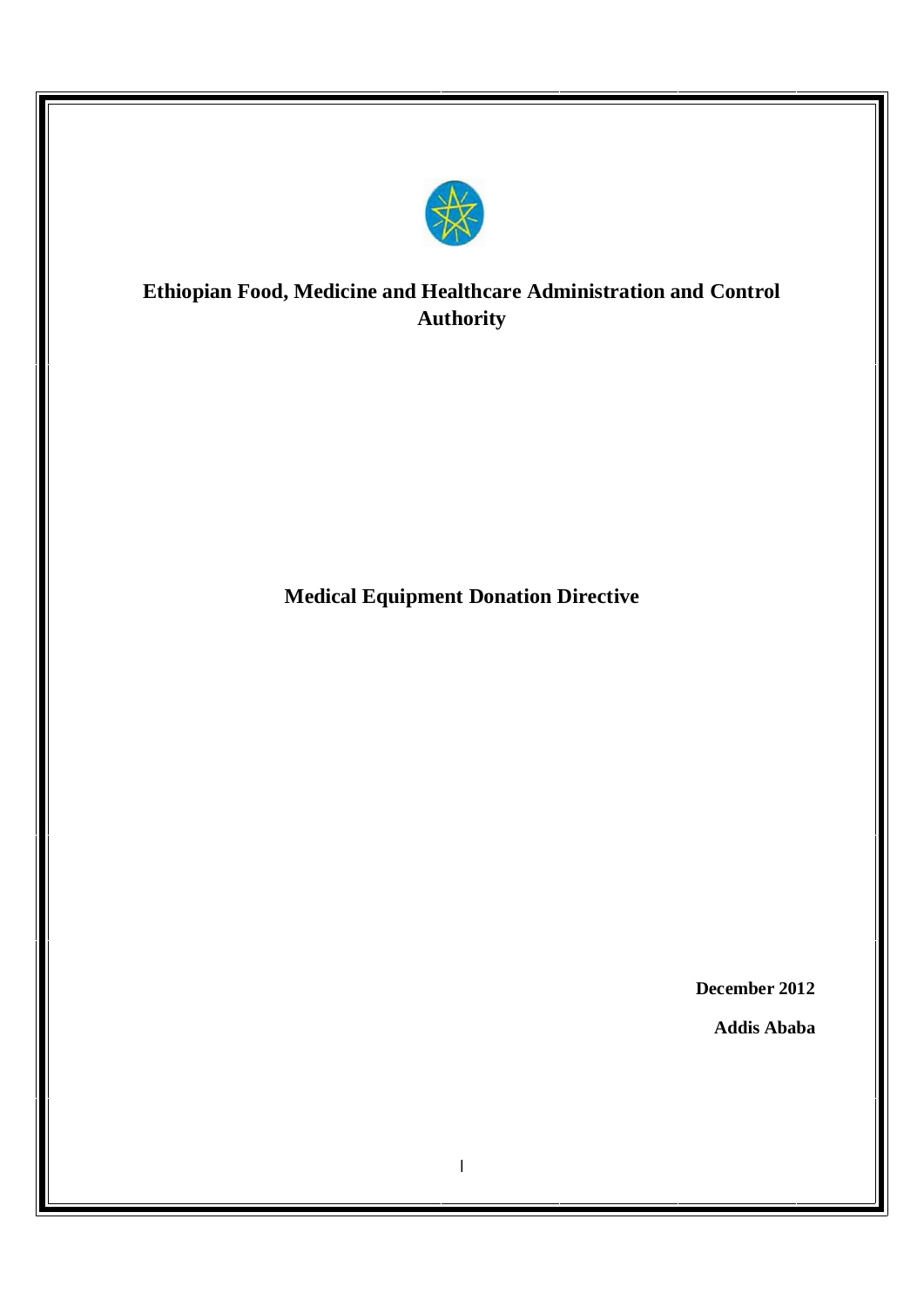# **Contents**

| 1.  |  |
|-----|--|
| 2.  |  |
| 3.  |  |
| 4.  |  |
| 5.  |  |
|     |  |
|     |  |
| 6.  |  |
| 7.  |  |
| 8.  |  |
| 9.  |  |
| 10. |  |
|     |  |
|     |  |
| 11. |  |
| 12. |  |
| 13. |  |
| 14. |  |
|     |  |
|     |  |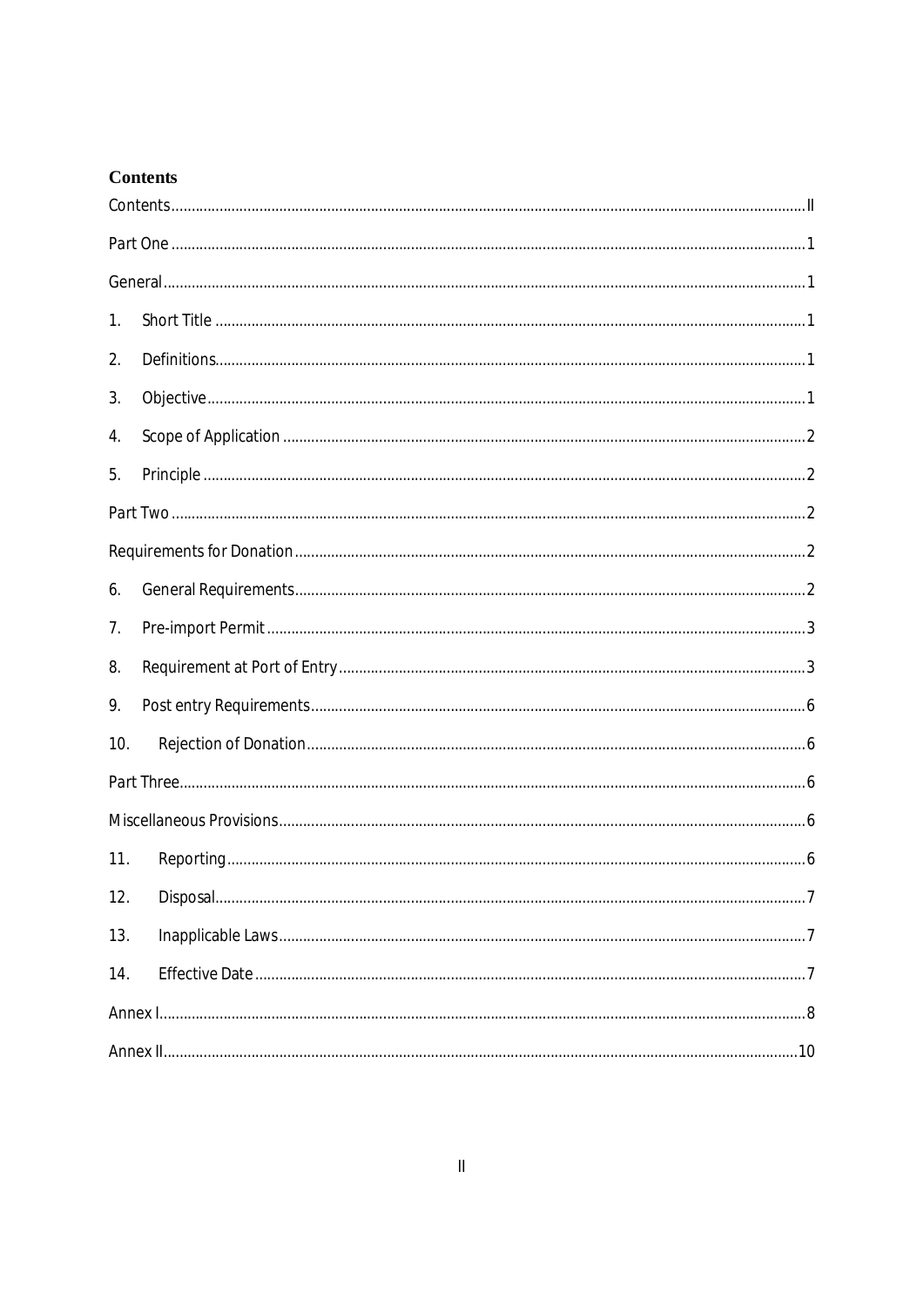#### **Preamble**

**WHEREAS**, medical equipment has significant contribution to the improvement of quality healthcare service;

**WHEREAS**, it is found necessary to protect the community from unsafe, incompatible, non functional, substandard and outdated medical equipment by ensuring the safety, usability and quality of donated medical equipment and make sure they have the necessary installation or service manual, spare parts and continuity of maintenance;

**WHEREAS**, it is found necessary that medical equipment donation must be based on sound analysis of the need of recipients and the selection and distribution shall observe existing policies and laws of the country;

**NOW, THEREFORE,** with a view to rectify the existing donation practice; this directive is issued in accordance with Article 55 (3) of the Food, Medicine and Healthcare Administration and Control Proclamation No.661/2009.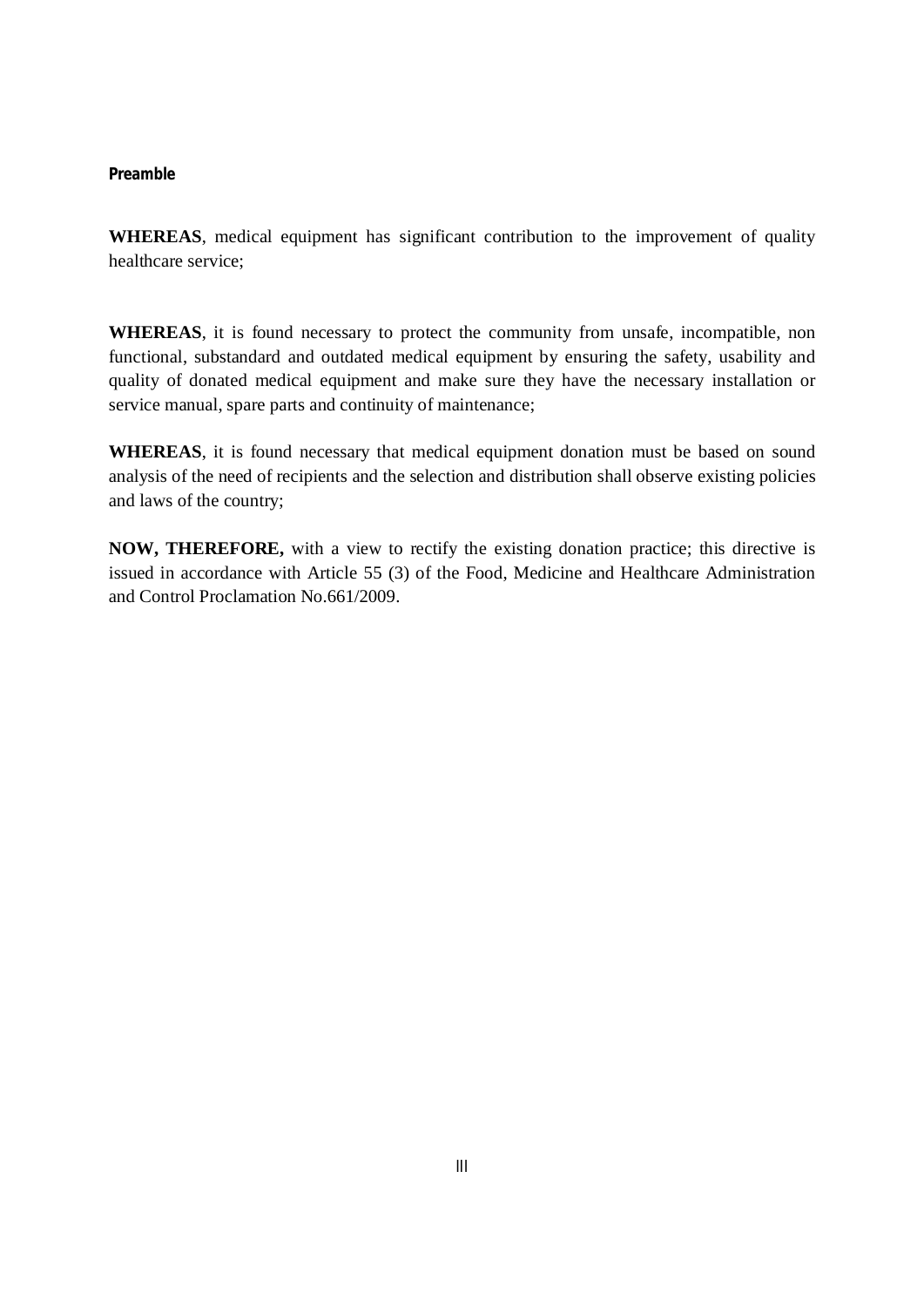# **Part One**

# **General**

# **1. Short Title**

This directive may be cited as the "Medical Equipment Donation Directive No. 336/2020

# **2. Definitions**

Without prejudice to the definitions provided under Proclamation No 661/2009, in this directive, unless the context otherwise requires;

- 1. "Medical equipment" means any instrument that may be used on the inner or outer part of the body for diagnosis or treatment of a disease in human. This includes various diagnostic, laboratory, surgery and dental medical instruments;
- 2. "Donation" means an act or instance of presenting medical equipment to recipients in emergency or as a part of development aid in non emergency situation;
- 3. "Donor" means a governmental or nongovernmental organization or individual who voluntarily donates medical equipment as a donation;
- 4. "Recipient" means a governmental, non-governmental or private health institution that voluntarily receives medical equipment as a donation;
- 5. "Authority" means the Ethiopian Food, Medicine and Healthcare Administration and Control Authority

# **3. Objective**

The objective of this directive shall be:-

- 1. to protect and promote the health of the community by ensuring the safety, usability and quality of donated medical equipment;
- 2. to alleviate problems associated with donation by promoting good medical equipment donation practice;
- 3. to make sure donated equipments are in compliance with the need of the country;
- 4. to provide rights and responsibilities of the donor and recipient; and
- 5. to control importation of unwanted medical equipment as well as minimize the accumulation of non-functional medical equipment.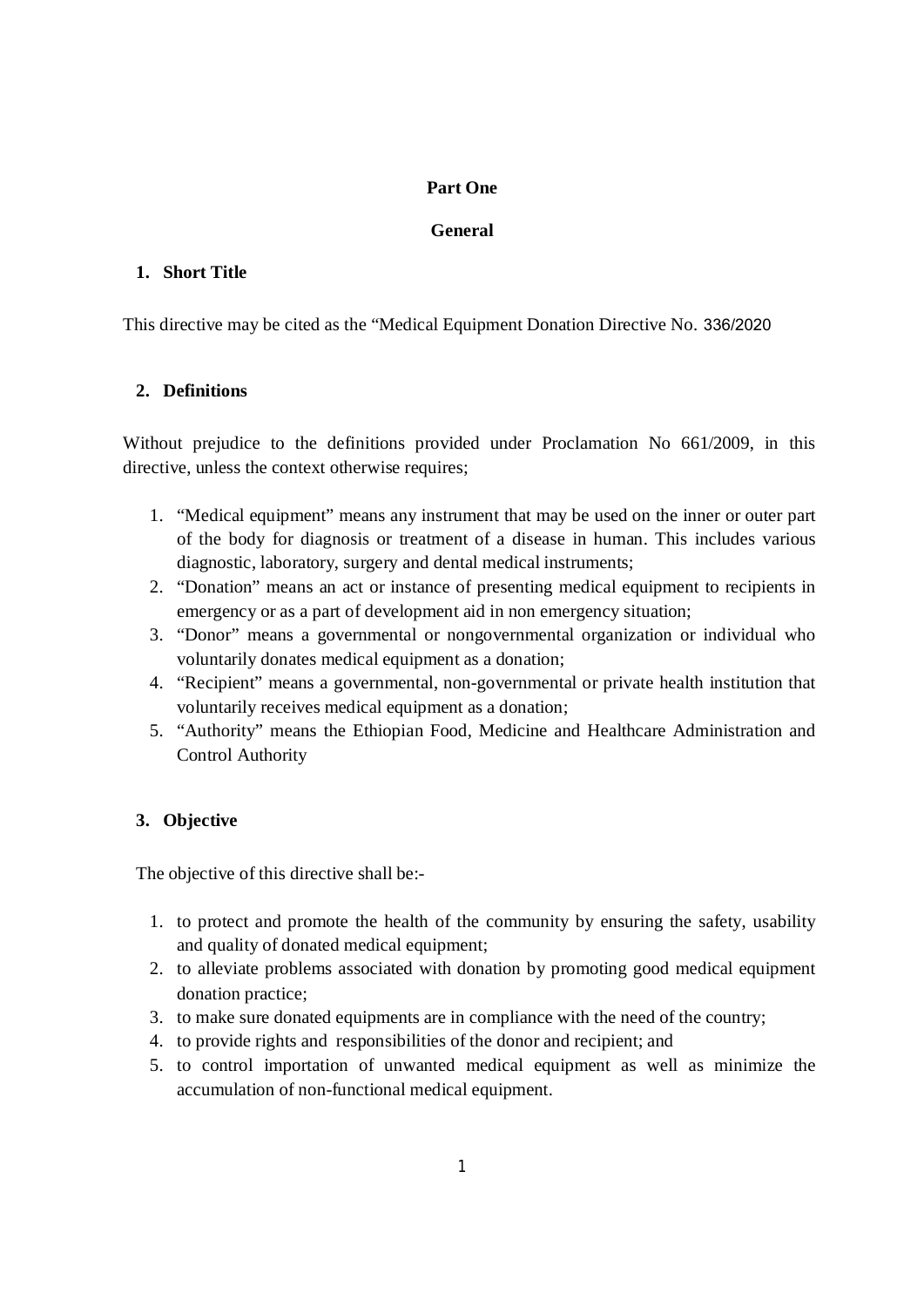## **4. Scope of Application**

This directive shall be applicable to all donated medical equipments.

## **5. Principle**

- 1. Donation shall be in accordance with the recipient's need and comply with the existing government health policies, laws, guidelines and administrative arrangements.
- 2. Donation shall comply with applicable standards and there shall be no double standards regarding quality of donated items. Equipment unacceptable in the donor country shall not be accepted.
- 3. Donation shall support and enable recipients to promote the quality of health services.

## **Part Two**

#### **Requirements for Donation**

# **6. General Requirements**

- 1. No medical equipment shall enter in to the country without prior permission of the Authority.
- 2. Recipient shall not receive and import medical equipment donation without the prior approval of the Authority.
- 3. No medical equipment shall be donated if it was collected from unknown source, sent without prior communication between the recipients and donors or given to health professionals as free samples.
- 4. If the equipment is used it shall be reconditioned, tested and all essential parts, accessories and working materials included before shipment.
- 5. No medical equipment may be donated if the equipment has been in use for more than five years.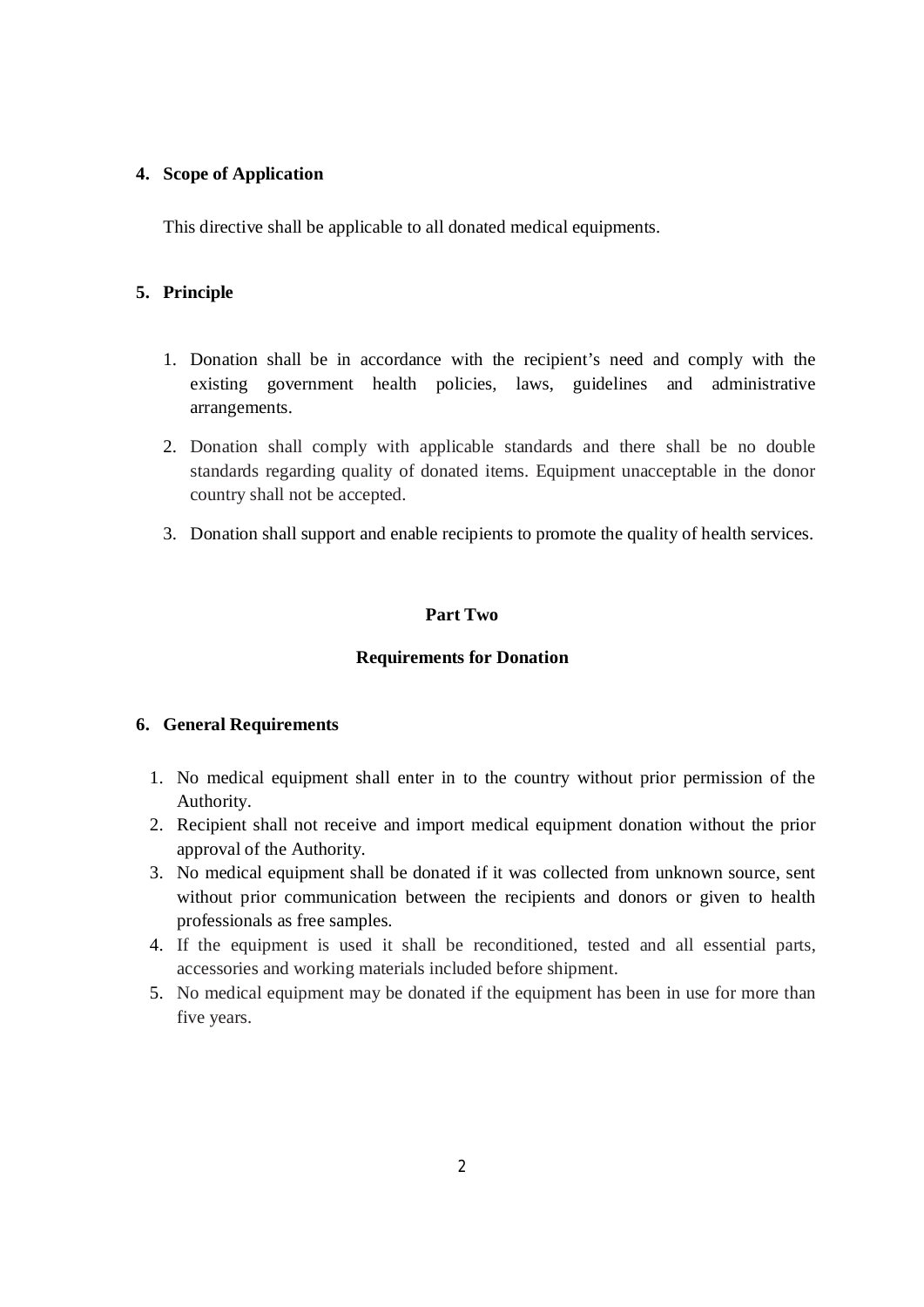## **7. Pre-import Permit**

- 1. Anyone who wants to import or receive medical equipment as a donation shall have a pre-import permit from the Authority.
- 2. Any person who seeks pre-import permit shall submit an application in 4 duplicates to the Authority in accordance with the provided Annexes.
- 3. The applicant, together with the application, shall submit:
	- a. an agreement entered into between the donor and recipient;
	- b. certificate of competence of the recipient;
	- c. a declaration that for electrical equipment, the electrical needs of the equipment will be set to the standard voltage of 240V/50Hz and for X-ray emitting equipment that it will be calibrated and inspected by a qualified Medical Physicist prior to shipment;
	- d. support letter from Federal Ministry of Health or Regional/City Administration Health Bureaus as appropriate; and
	- e. Performa invoice, where applicable
- 4. The agreement referred under sub-article (3) (a) of this article shall includes the aim, source, beneficiary and location of beneficiary, amount, support and maintenance mechanism, sufficiency of spare parts and consumable items, responsible body, and monitoring and evaluation mechanism of the donation.
- 5. The letter mentioned under sub-article (3) (d) of this article shall clearly state if the issuing organization support the donation, and mention or attach the type and amount of the intended donation.
- 6. The Authority shall give pre-import permit when the application fulfills the requirement provided under this directive. If the Authority rejects the application, it shall inform the applicant in writing by stating the reason for denial.
- 7. Unless renewed by the Authority, pre-import permit issued in accordance with this article shall be valid for only nine months.
- 8. While granting pre-import permit the Authority shall consider if the equipment is compatible with the level of the recipient.

# **8. Requirement at Port of Entry**

- 1. Donated medical equipments shall have port clearance from the Authority before custom clearance.
- 2. Donated medical equipment at port of entry shall be accompanied by the following documentary evidences: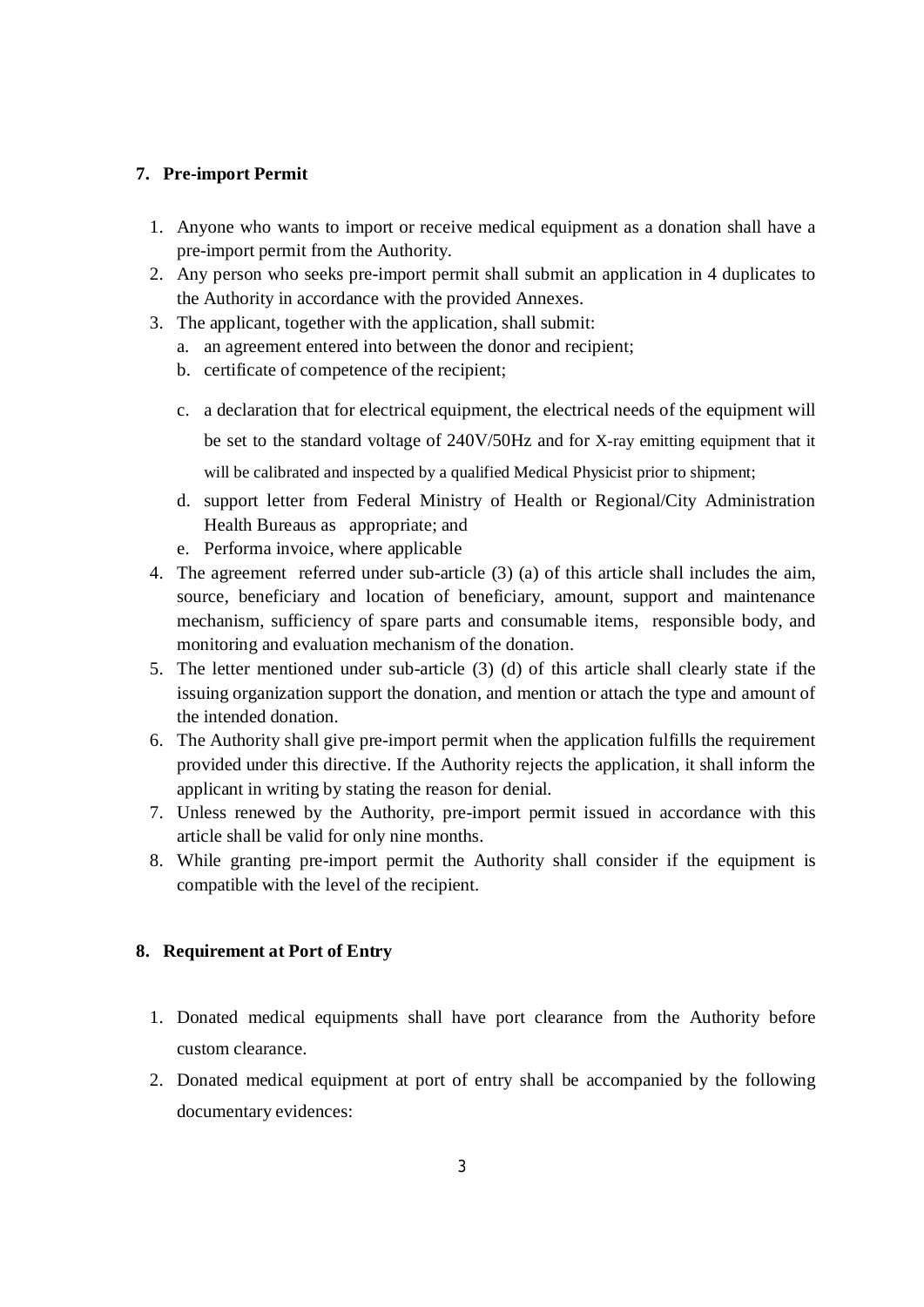- a. valid pre-import permit;
- b. donation certificate;
- c. certificate of origin;
- d. packing list;
- e. commercial invoice, if applicable;
- f. airway bill or bill of lading;
- g. certificate of refurbishment for used equipment and
- h. certificate of analysis for sterile medical equipment;
- 3. The certificate of refurbishment mentioned under sub-article (2) (g) of this article shall be issued by the manufacturer or certified company and shall state if the equipment is
	- a. tested, labeled and packed; and
	- b. replaced or repaired and the repair service that were performed on the equipment, and the source of the repair parts and provide an acceptance report for these parts;
	- c. calibrated it shall state and verify the operation of the equipment and the performance standard used to calibrate it; and
	- d. disinfected or decontaminated.
- 4. Donated medical equipment shall:
	- a. if applicable, be robust and fully operational as a full system or as a separate subsystem;
	- b. meet or exceed existing safety and performance specifications provided by the manufacturer, international or appropriate national organ;
	- c. include all essential parts, accessories and working materials;
	- d. have its label, user manual and other documents written in English or Amharic; and
	- e. be packed suitable for road, air or sea transport under tropical conditions.
- 5. For software operated equipment, the software shall be either preloaded and/or accompanied by the software package.
- 6. For electrical equipment, the electrical needs of the equipment shall be set to the standard voltage of 240V/50Hz and for X-ray emitting equipment that it shall be calibrated and inspected by a qualified Medical Physicist.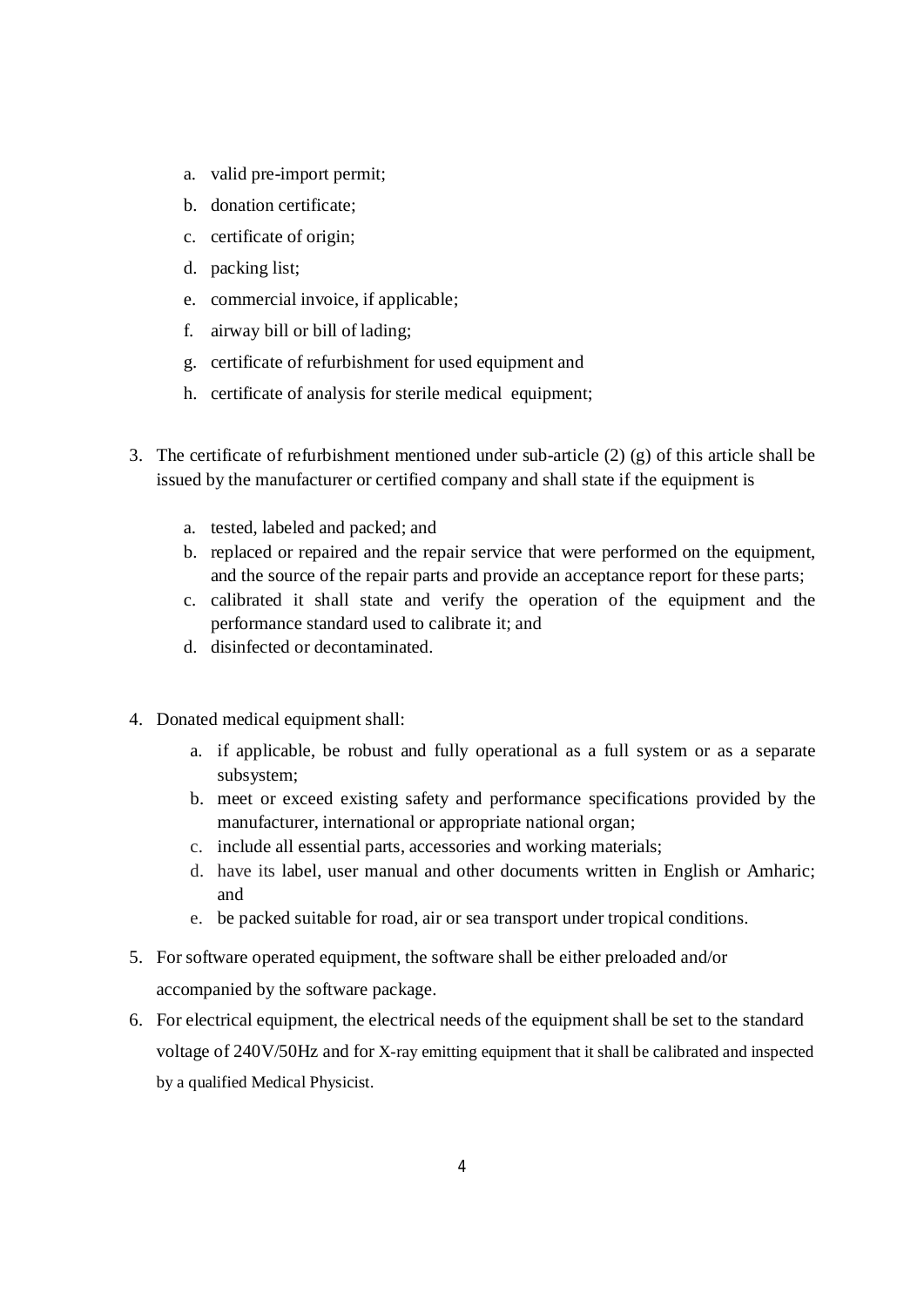- 7. Damaged, outmoded, and redundant equipment for which spare parts and consumables are no longer available and/or equipment which is no longer supported by the manufacturer shall not be accepted.
- 8. Depending on its nature and type, the label of donated medical equipment shall at least include:
	- a. the name of the medical equipment;
	- b. model number or serial number;
	- c. manufacturing date;
	- d. life span or expectancy;
	- e. name and address of the manufacturer;
	- f. handling and storage requirement;
	- g. technical direction for use;
	- h. an indication, if applicable, that the medical equipment is intended to be used only for clinical or performance investigations before being supplied;
	- i. for a sterile medical equipment, the word "Sterile" and where appropriate, description of methods of re-sterilization;
	- j. if the device is a refurbished, an indication of the device as refurbished device;
	- k. if the device is intended for presentation or demonstration purposes only, it must be labeled as "for presentation or demonstration purposes only, not for use on human";
	- l. if the device emits radiation for medical purpose, details of its nature, type and where appropriate, the intensity and distribution of this radiation;
	- m. if the device is to be installed with or connected to other medical device or equipment, or with dedicated software, in order to operate as required for its intended use, sufficient details of its characteristics to identify the correct device or equipment to use in order to obtain a safe combination;
	- n. if the device is an in vitro diagnostic medical device it must be labeled as " in vitro diagnostic" or "IVD";
	- o. the intended purpose of the medical equipment, the intended user of the medical equipment, and the kind of patient on whom the medical equipment is intended to be used (if this information is not obvious).
- 9. The format, content and location of the information described under sub-article (4) of this article shall be appropriate for the medical equipment and its intended purpose.
- 10. Any number, letter or symbol, and any letter or number in a symbol, used in the label shall be legible.
- 11. Each donated medical equipments shall have accompanying user manual having detailed information on handling, installation, operation, maintenance, trouble shooting, precautions and other important information.
- 12. Donated medical equipment shall be transported, stored and handled in accordance with acceptable transportation, storage and handling requirements.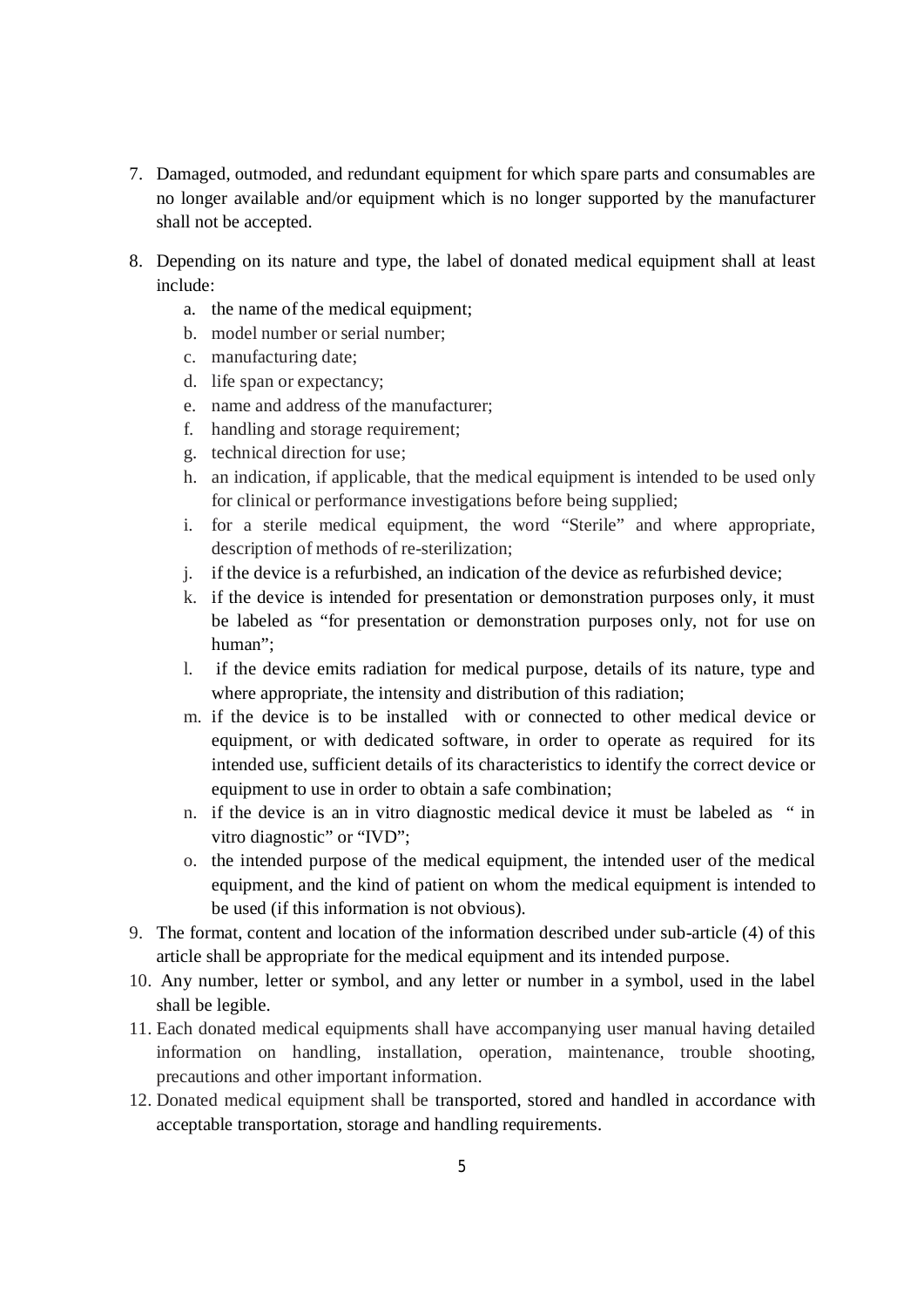- 13. The location of labeling information provided under sub-article (4) of this article shall:
	- a. Unless it is impracticable or inappropriate to do so, the information required to be provided with medical equipment shall be provided on the medical equipment itself.
	- b. If it is not practicable to comply with sub-article (13) (a) in relation to the provision of the information, the information shall be provided on the packaging used for the medical equipment, or in the case of medical equipment that are packaged together because individual packaging of the medical equipment for supply is not practicable, on the outer packaging used for the medical equipment.
	- c. If it is not practicable to comply with sub-article 13 (a) or (b) in relation to the provision of the information required, the information shall be provided on an insert supplied with the medical equipment.
	- d. If it is not practicable to comply with sub-article 13 (a), (b) or (c) the information shall be provided in a printed document or using other appropriate media.

#### **9. Post entry Requirements**

Donated medical equipments entered into the country in accordance with the above provisions shall be transported, stored, handled, distributed and used in accordance with applicable laws and standards of the Authority.

#### **10. Rejection of Donation**

Any donation which does not comply with the requirements prescribed under this directive shall be rejected.

# **Part Three**

#### **Miscellaneous Provisions**

## **11. Reporting**

The recipient shall report relevant information to the Authority including defects, adverse effect, problems related to quality and safety and other reportable cases related to the donated equipment.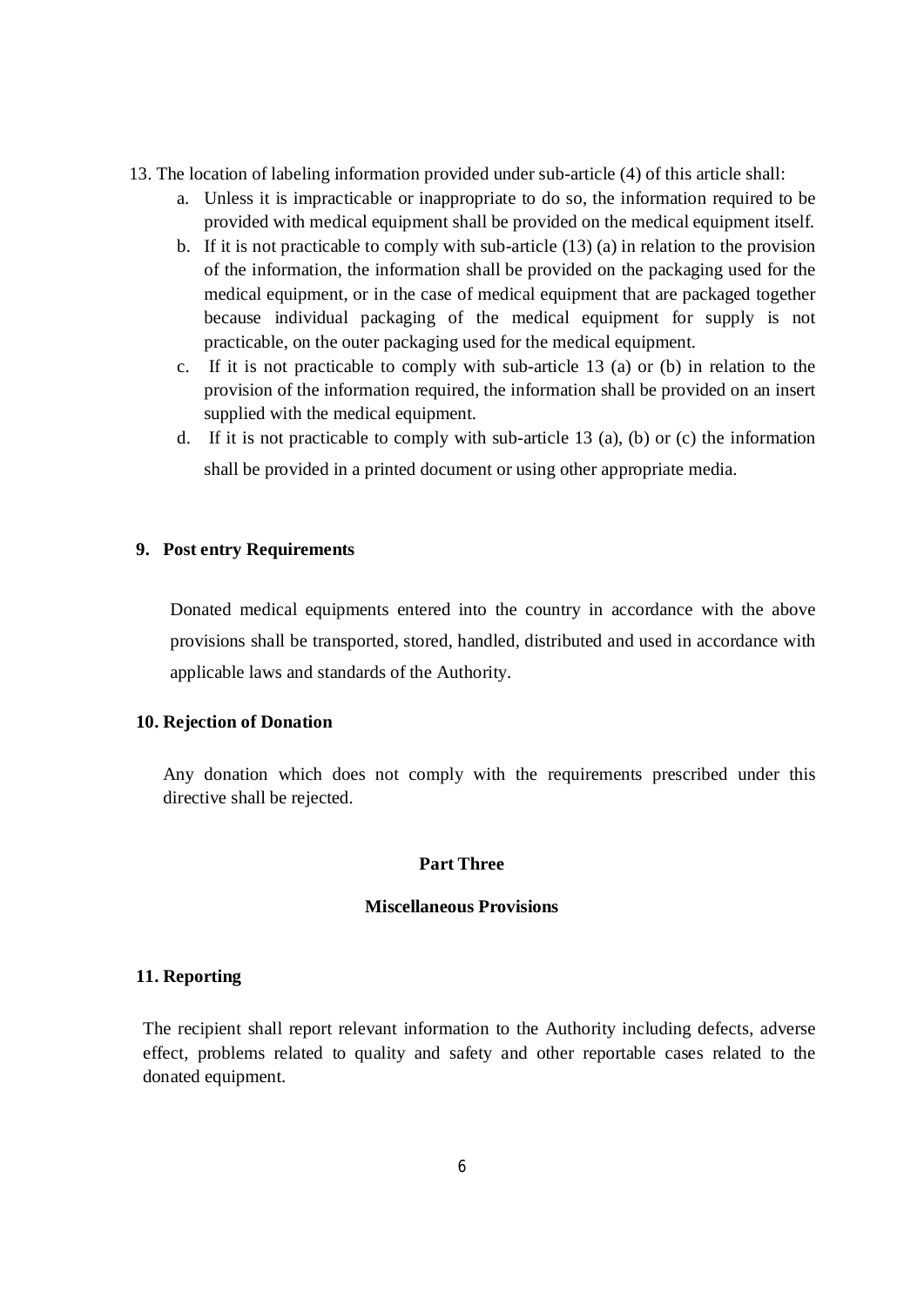#### **12. Disposal**

If donated medical equipments are found to be violative, the recipient shall dispose or return the product to the country of origin on its own expense.

# **13. Inapplicable Laws**

No directive or practice shall, in so far as it is inconsistent with this directive, be applicable with respect to matters covered by this directive.

## **14. Effective Date**

This directive shall enter into force on 13 August 2012.

## **Yehulu Denekew**

## **Director General**

**Ethiopian Food, Medicine and Healthcare Administration and Control Authority**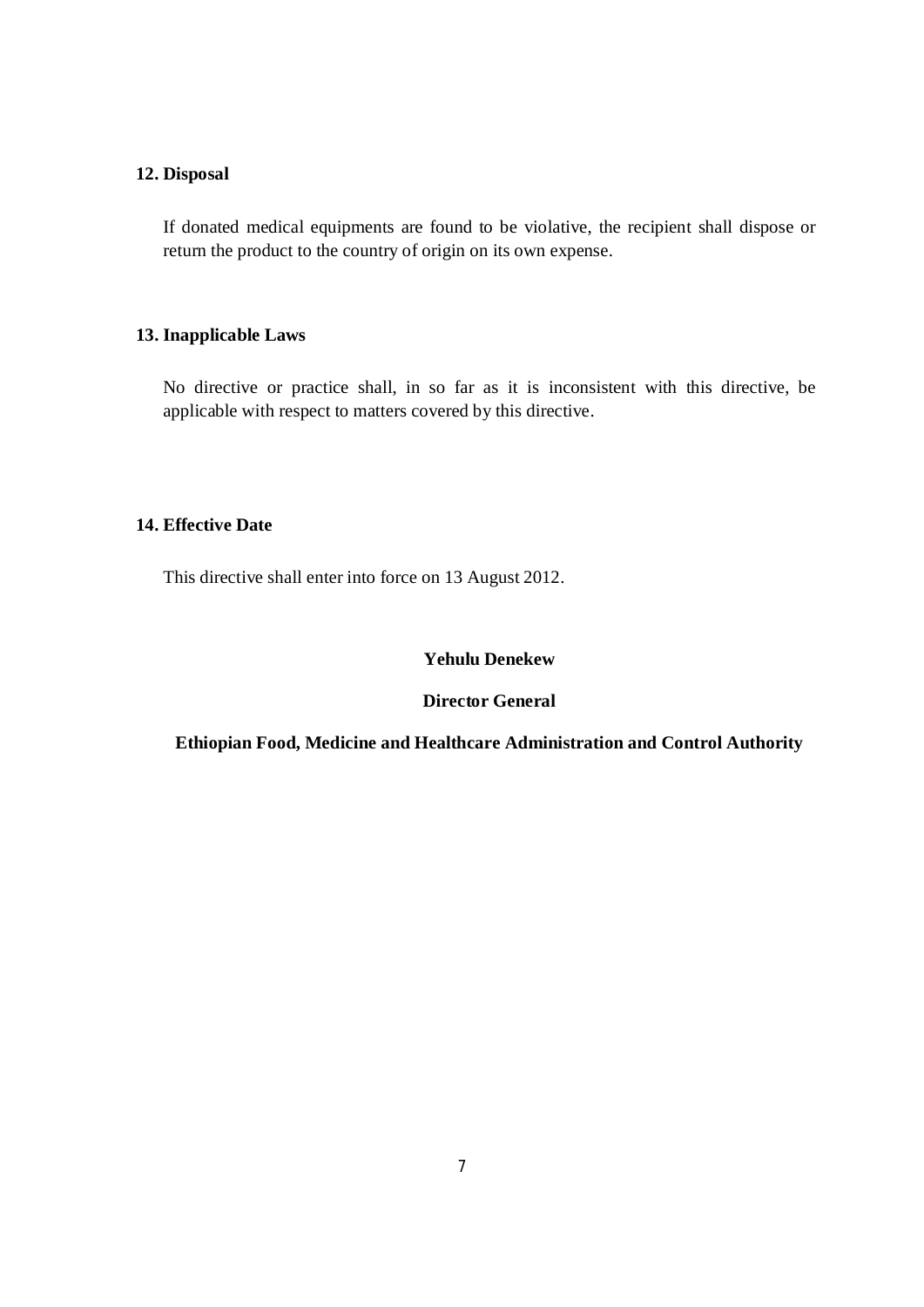

# **Ethiopian Food, Medicine and Healthcare Administration and Control Authority**

# የኢትዮጵያ የምግብ፣ የመድኃኒትና የጤና ክብካቤ አስተዳደርና ቁጥጥር ባሰሥልጣን

**Annex I**

**Application Form**

**Medical Equipment Donation Request Form**

|    | 2. Type of institution                        |
|----|-----------------------------------------------|
|    | Governmental<br>$a -$                         |
|    | b. Non governmental                           |
|    | c. Private                                    |
|    | 3. Address of the institution                 |
|    |                                               |
|    | kebele emailTel                               |
|    | <b>4.</b> Person in charge of the application |
|    |                                               |
|    |                                               |
|    |                                               |
|    | <b>5.</b> Intended purpose of donation        |
|    | a. Emergency                                  |
|    | b. Development aid program                    |
|    | c. Other                                      |
| 6. | Recipient for donation                        |
|    | a. Name                                       |
|    | b. Address                                    |
|    |                                               |
|    | Kebele e-mailTel                              |
|    | c. Responsible person                         |
|    |                                               |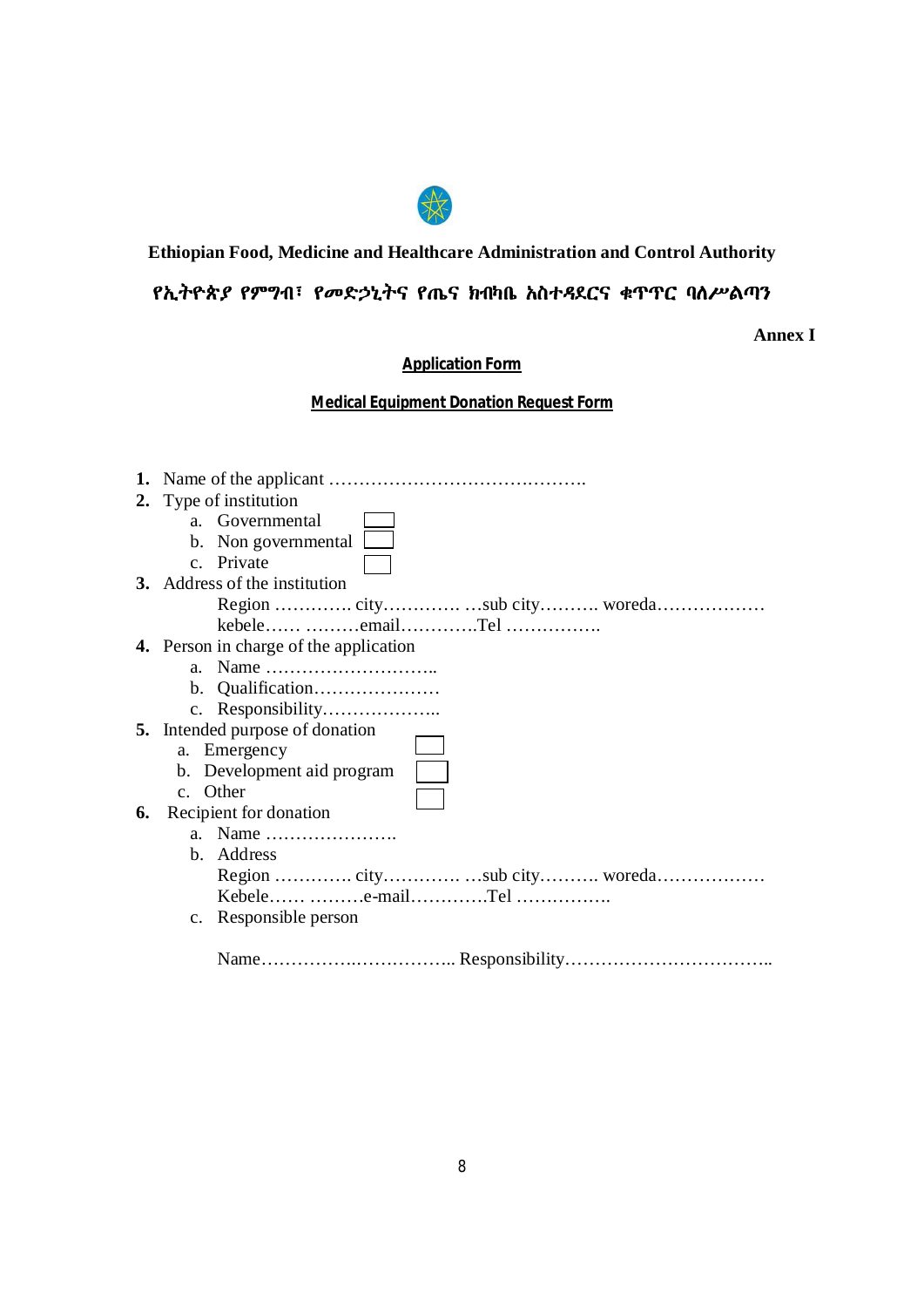# **7.** Description of medical equipments

| Item | Description of the Medical | Unit | Quantity | Unit    | <b>Total Price</b> |
|------|----------------------------|------|----------|---------|--------------------|
| No.  | Equipment*                 |      |          | Price** |                    |
|      |                            |      |          |         |                    |
|      |                            |      |          |         |                    |
|      |                            |      |          |         |                    |
|      |                            |      |          |         |                    |
|      |                            |      |          |         |                    |
|      |                            |      |          |         |                    |
|      |                            |      |          |         |                    |
|      |                            |      |          |         |                    |
|      |                            |      |          |         |                    |
|      |                            |      |          |         |                    |
|      |                            |      |          |         |                    |
|      |                            |      |          |         |                    |
|      |                            |      |          |         |                    |
|      |                            |      |          |         |                    |

\* Description shall include Name, Brand, Batch or Model Number, Manufacture's Name, Date & Address, life span or expiry date, label language

\*\* If the medical equipment is not a brand new, please specify estimated or book value.